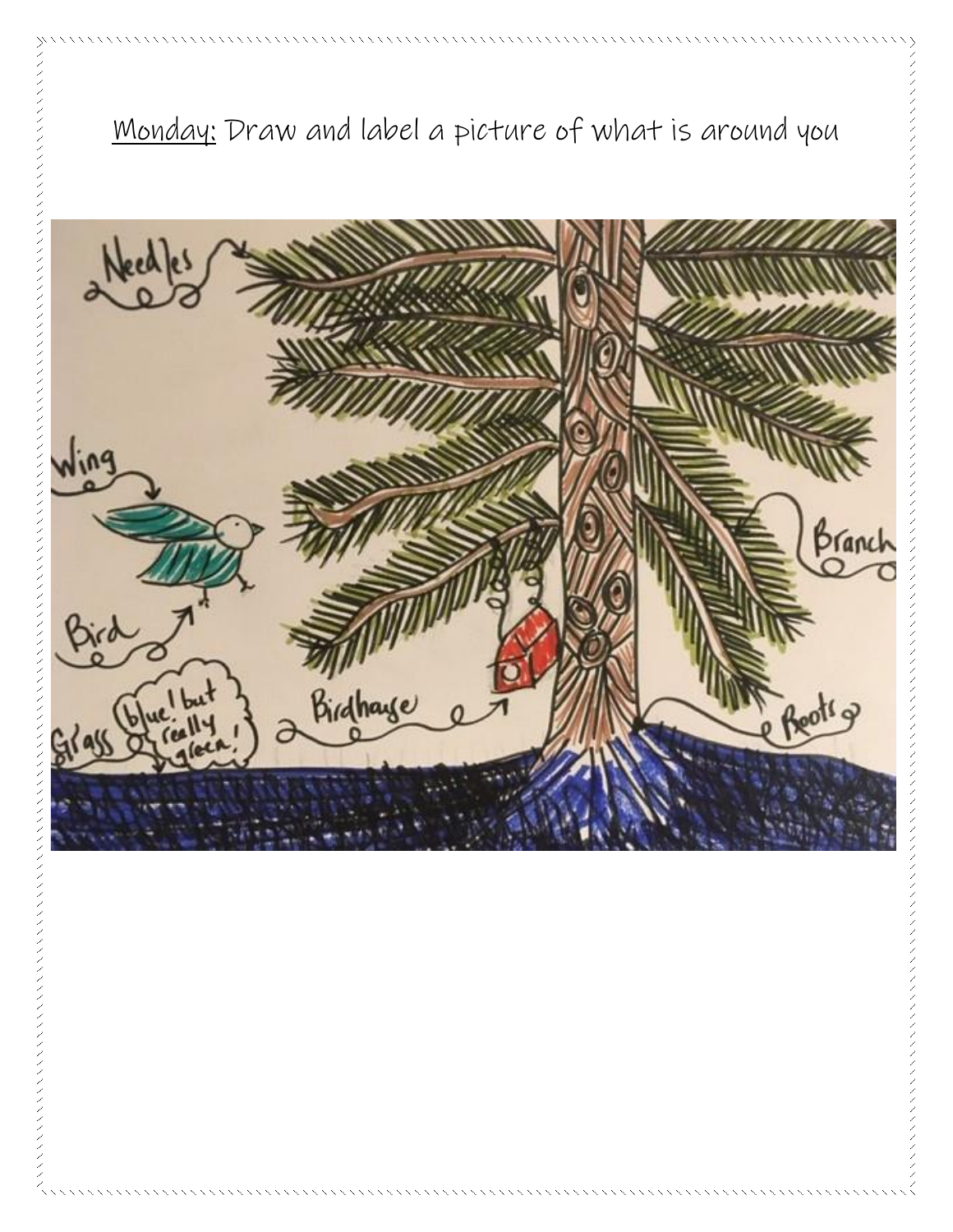Tuesday: Compare two things found outside (leaves, insects, twigs…)

# Found: Japanese Beetle VS Snail

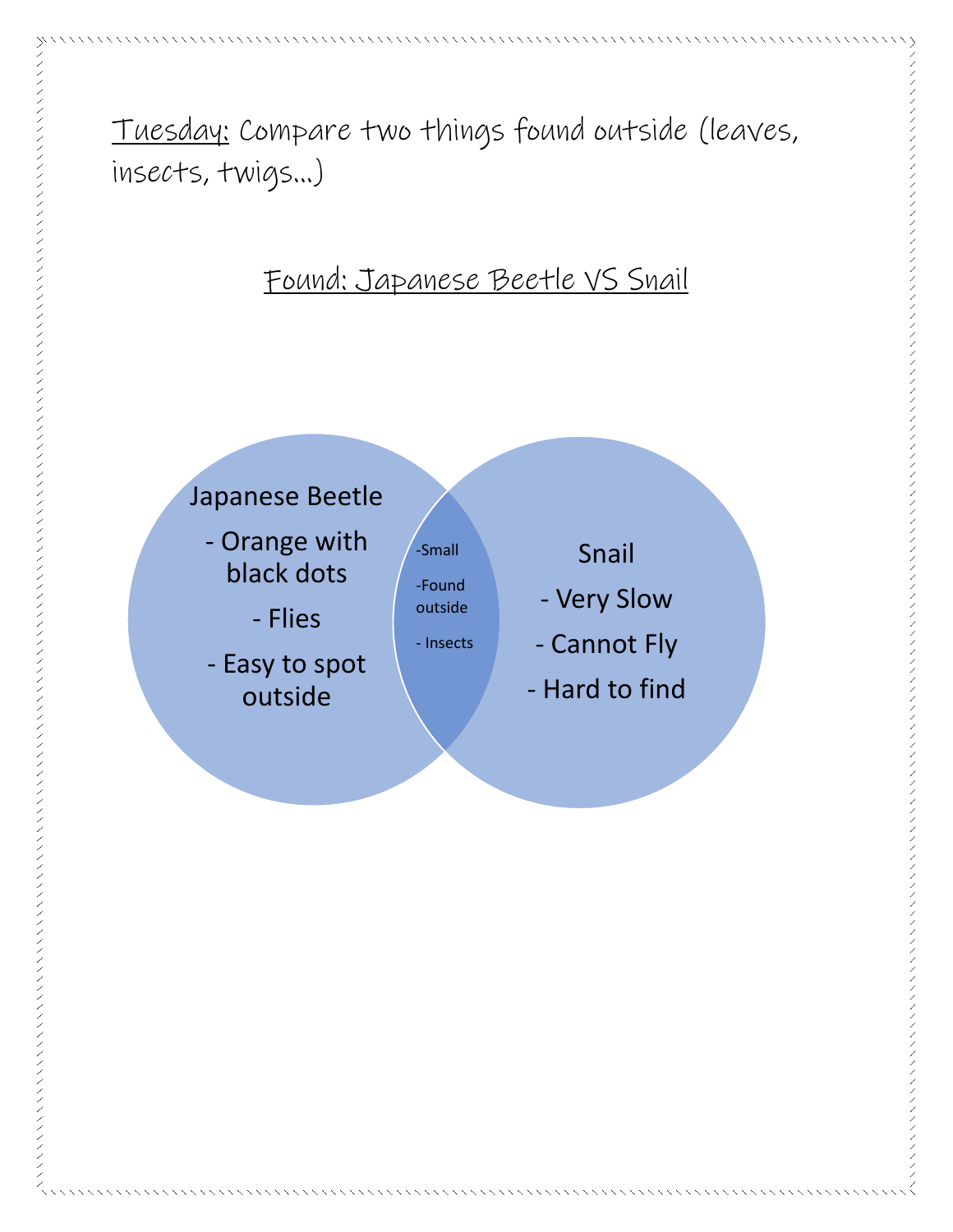## Wednesday:

List everything you see, hear and smell. Write a summary of your observations.

### Hear

- Birds chirping
- Cars
- Kids laughing and screaming
- Wind blowing leaves around
- Flapping of birds' wings
- Rain hitting the pavement
- Bees buzzing

#### See

- Kids playing hop scotch
- Kids biking and scootering
- Kids writing on the pavement with chalk
- Adults walking their dogs
- Neighbors doing yard work
- Cars

### Smell

- Buds forming on trees
- Wet pavement after it rains
- Skunks at night
- Crisp morning air
- Wood burning from wood burning stoves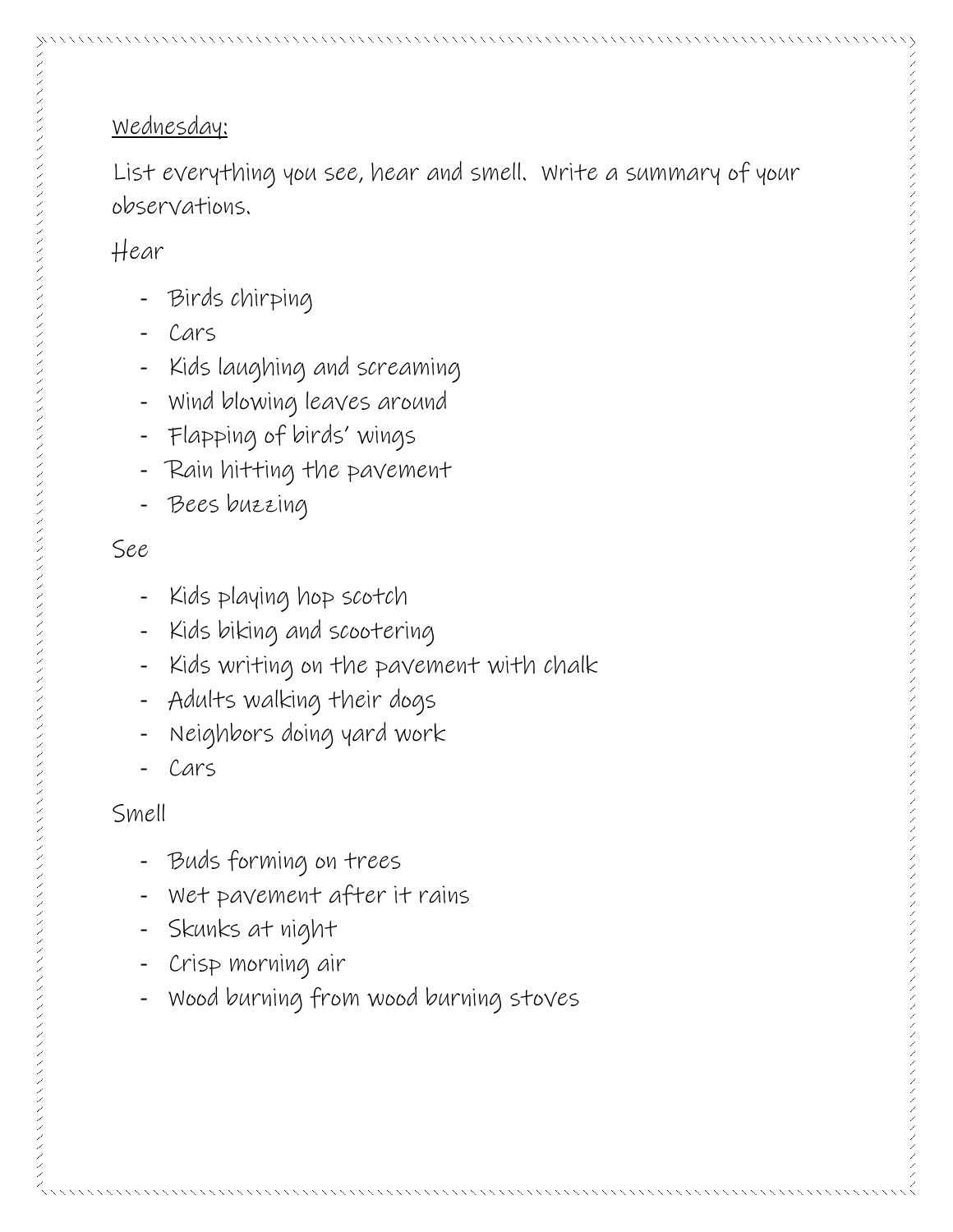My observations:

There are so many people out all the time now. I have never seen anyone on my street and now it seems as though everyone takes walks down our street. It's nice to see children playing and to hear them in their backyards with their siblings. I love to walk and play hop scotch on the street. Some people have created really long complex ones that we now go hunting for in the neighborhood. We made one near our house too! I love the smell outside, so fresh and full of life. The buds are beginning to form on the trees and  $\mathcal I$  can smell a sweet smell given off by them. I don't enjoy the rain much but can smell dampness in the air when it is about the fall. The sounds are my favorite, especially in the morning when  $I$  am the only one up. The birds chirp so loud that  $I$  can hear them from inside my house even with the windows closed. The sun is beginning to get stronger, feeling its warmth on my skin is a delight!

Thursday: Write a poem (AABBA) about being outside

The wind twirls around its path Not like in Winter when we face its chilly wrath It seems to make everything dance And reminds us that we have a chance To hope for a new beginning in the aftermath